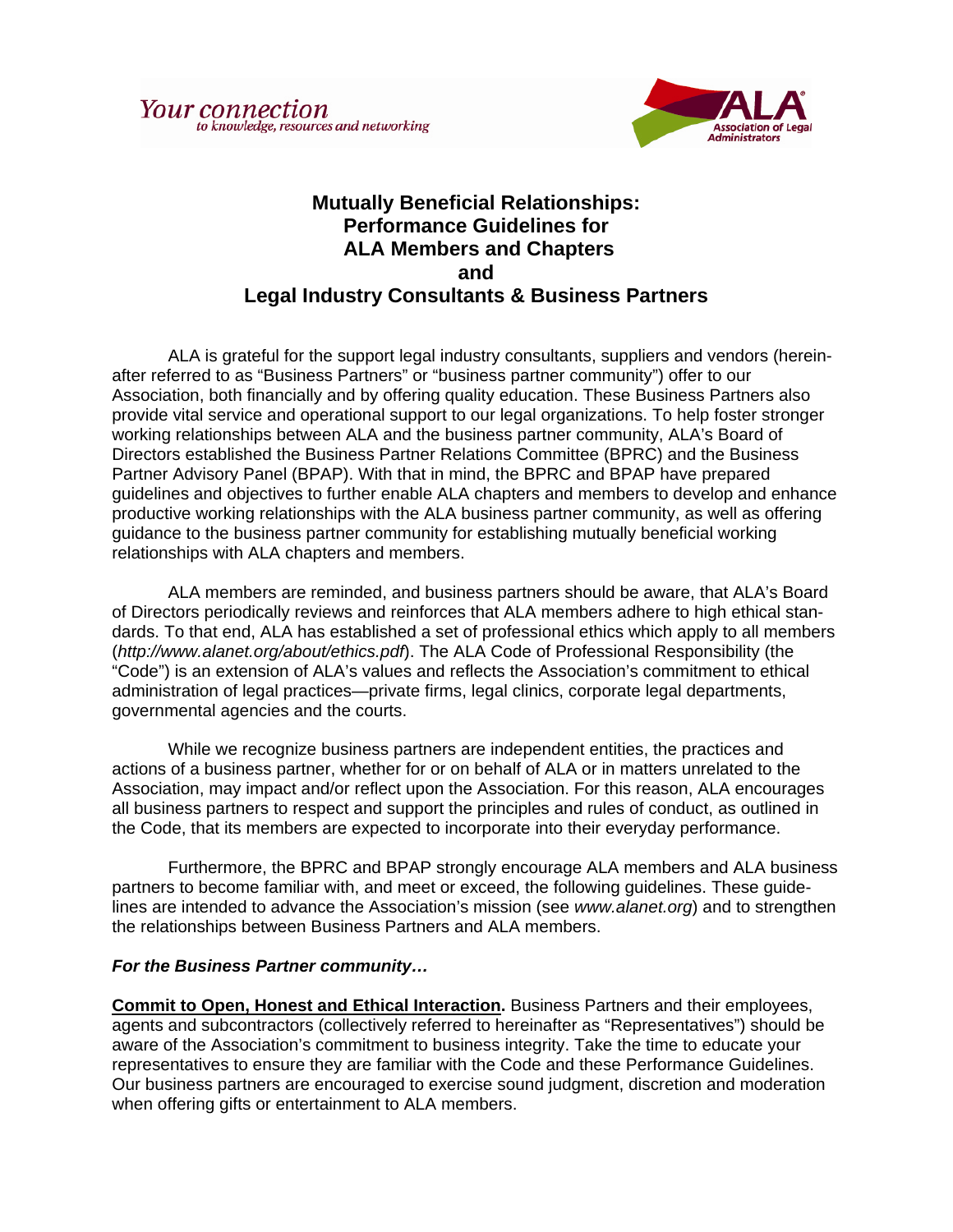**Professional Conduct and Avoiding Conflicts.** Except when legally obligated to do so, privileged, confidential information acquired in the course of doing business with ALA, its members or its members' employer organizations should not be disclosed to third parties. Be sensitive to actual or apparent conflicts of interest.

**Due Diligence & Best Practices.** Learn as much as possible about the member's employer organization prior to an initial appointment. Seek out and schedule an appointment with the professional manager who is responsible for your particular product or service. Consider approaching each contact, meeting, phone call, negotiation and proposal as a partnership, and strive to develop long-term relationships. Providing exemplary customer service before, during and after the purchasing decision will help foster long-term relationships.

**Educate ALA Members.** In many cases, business partners are at the leading edge of knowledge for their respective products and services. ALA members look to industry representatives to become more informed about products and trends that will enhance the quality of services delivered by their organizations. While highlighting your company's virtues, service advantages and accessibility, also take the time to share information about trends developing within the legal industry.

**Compliance with Applicable Laws, Regulations & Rules.** Be mindful of the applicable laws and regulations of ALA members' respective countries while conducting business with and/or on behalf of ALA and its members. Also, be aware of any antitrust and fair competition laws that govern the jurisdictions in which they conduct business. Respect ALA's commitment to human rights, equal opportunity in the workplace, employment practices and all applicable laws and regulations.

**Use of the ALA Logo.** Refrain from making statements or claims that would reasonably suggest or imply to any third party that the business partner is a member of ALA or that ALA or its chapters have endorsed the business partner's products or services. Secure written consent from ALA headquarters prior to using the Association's logos, trademarks or service marks.

## *For the ALA member community…*

**Be Open to New Business Partners, New Ideas.** The more successful business partners are at the leading edge of their respective legal industry service niches. Make an effort to understand all that they have to offer. With so much diversification, many of the business partners who have been around for a number of years have acquired or developed new lines of business. Do not always rely on old information or assumptions.

**Their Time is Valuable, Too.** If you are too busy to talk, offer another time for the business partners to follow-up with you. Be considerate of their schedules and daily pressures. While part of their job may be to sell, they also have the demands of servicing existing clients.

**Be Honest About Your Intentions.** Let them know about your organization's goals and priorities, and share information about budget constraints. If there is a bid process, be candid with information and facts necessary to prepare the proposal or response.

**Identify the Key Players and Decision Makers.** If you are the decision maker, say so. If you are not the decision maker, make sure the business partner knows who will be making the decisions, and on what basis the purchasing decision will go forward. Give the business partner the